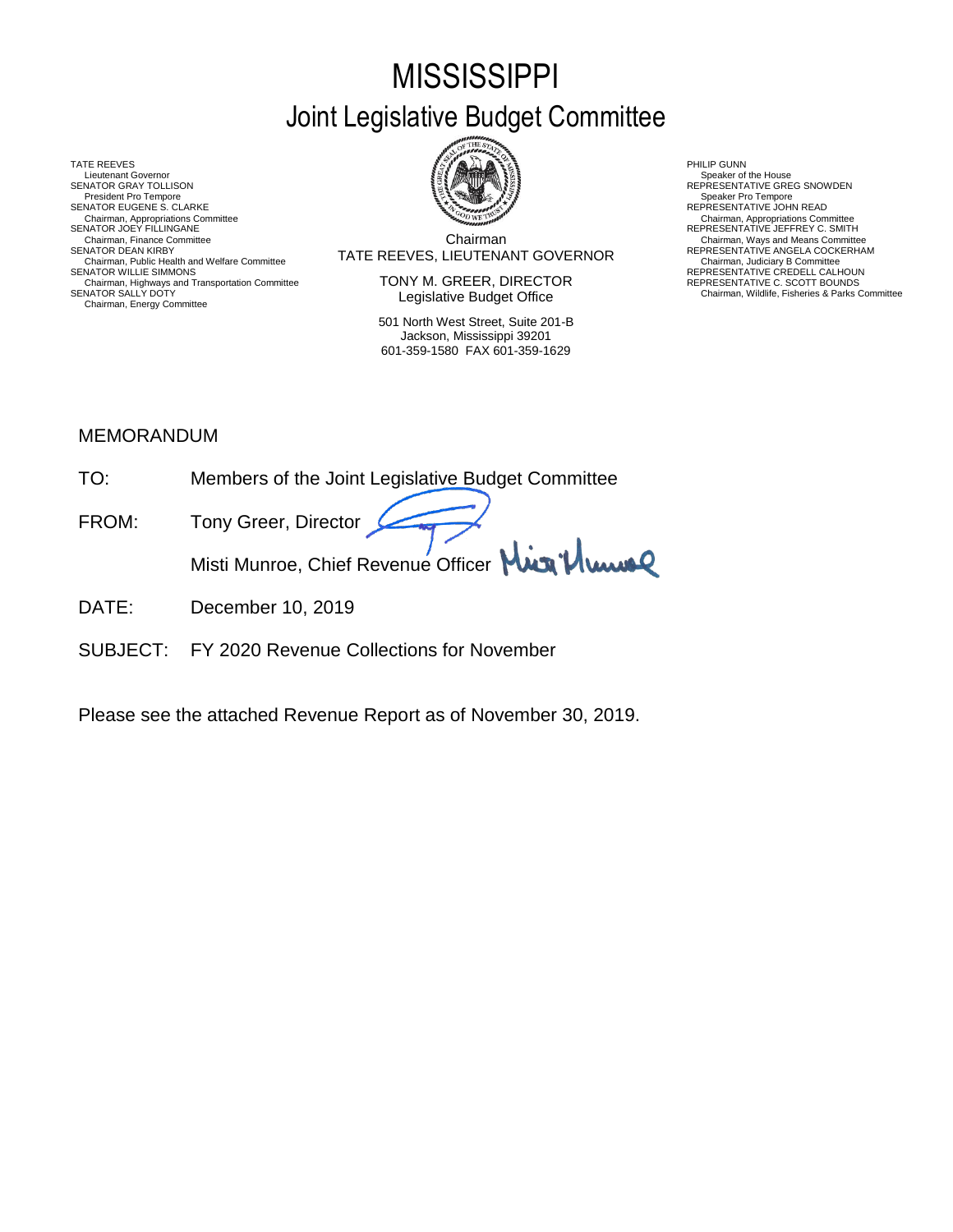



| <b>Source of Revenue Collections</b> | Month* | <b>FYTD*</b> | Prior<br>Year** |
|--------------------------------------|--------|--------------|-----------------|
| Sales Tax                            | \$1.4  | \$5.3        | \$22.4          |
| Individual Income Tax                | 23.3   | 41.0         | 46.8            |
| Corporate Tax                        | 2.6    | 28.1         | 20.4            |
| Use Tax                              | 3.7    | 9.0          | $-3.4$          |
| <b>Gaming Tax</b>                    | $-2.4$ | $-1.3$       | $-2.0$          |
| <b>Total Collections</b>             | \$31.1 | \$135.5      | \$134.6         |

*\*Figures in millions above or below the Sine Die estimate*

*\*\*Figures in millions above or below the prior year's actual collections*



## FY 2020

Total revenue collections for the month of November FY 2020 are \$31,093,431 or 7.76% above the sine die revenue estimate. Fiscal YTD revenue collections through November are \$135,495,970 or 6.34% above the sine die estimate. Fiscal YTD total revenue collections through November 2019 are \$134,648,625 or 6.30% above the prior year's collections. The FY 2020 Sine Die Revenue Estimate is \$5,858,400,000.

On November 22, 2019, the Joint Legislative Budget Committee revised the FY 2020 revenue estimate upward by \$137.8M. FY 2020 year-to-date actual collections are \$128,805,970 above the year-to-date FY 2020 revised revenue estimate as of November 2019. The FY 2020 Revised Revenue Estimate is \$5,996,200,000.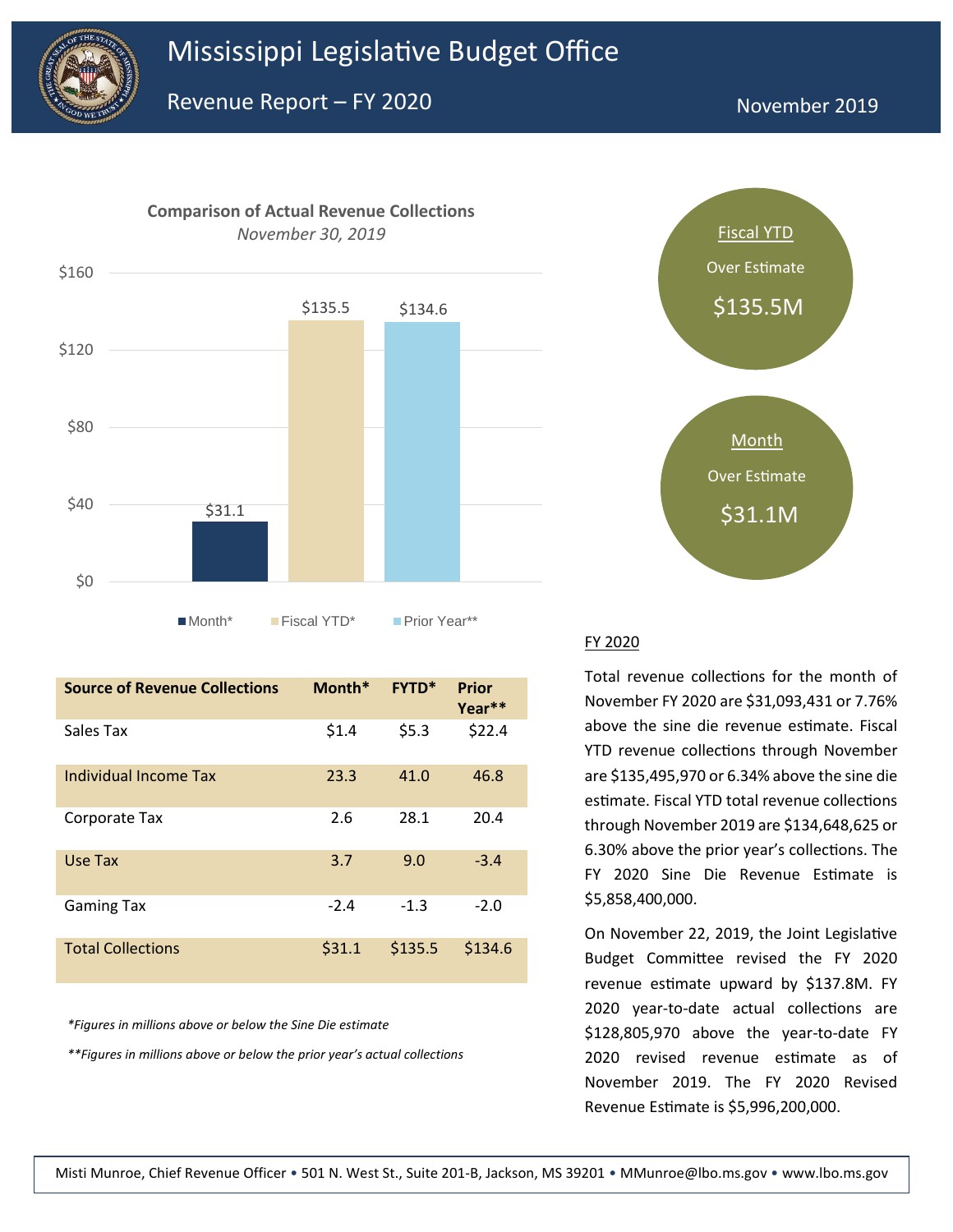

## **Comparison of Actual Revenue Collections by Tax Type**

The graph above compares the actual revenue collections to the sine die revenue estimate for each of the main tax revenue sources. The figures reflect the amount the actual collections for Sales, Individual, Corporate, Use and Gaming taxes were above or below the estimate for the month and fiscal year-to-date. The graph also compares fiscal year-todate actual collections to prior year actual collections, as of November 30, 2019.



**10-Year Historical Total Revenue** 

Use Gaming \*Figures do not include budget reductions or other transfers used to balance the budget. Figures include Attorney General Settlements for FY 2010 – FY 2019.



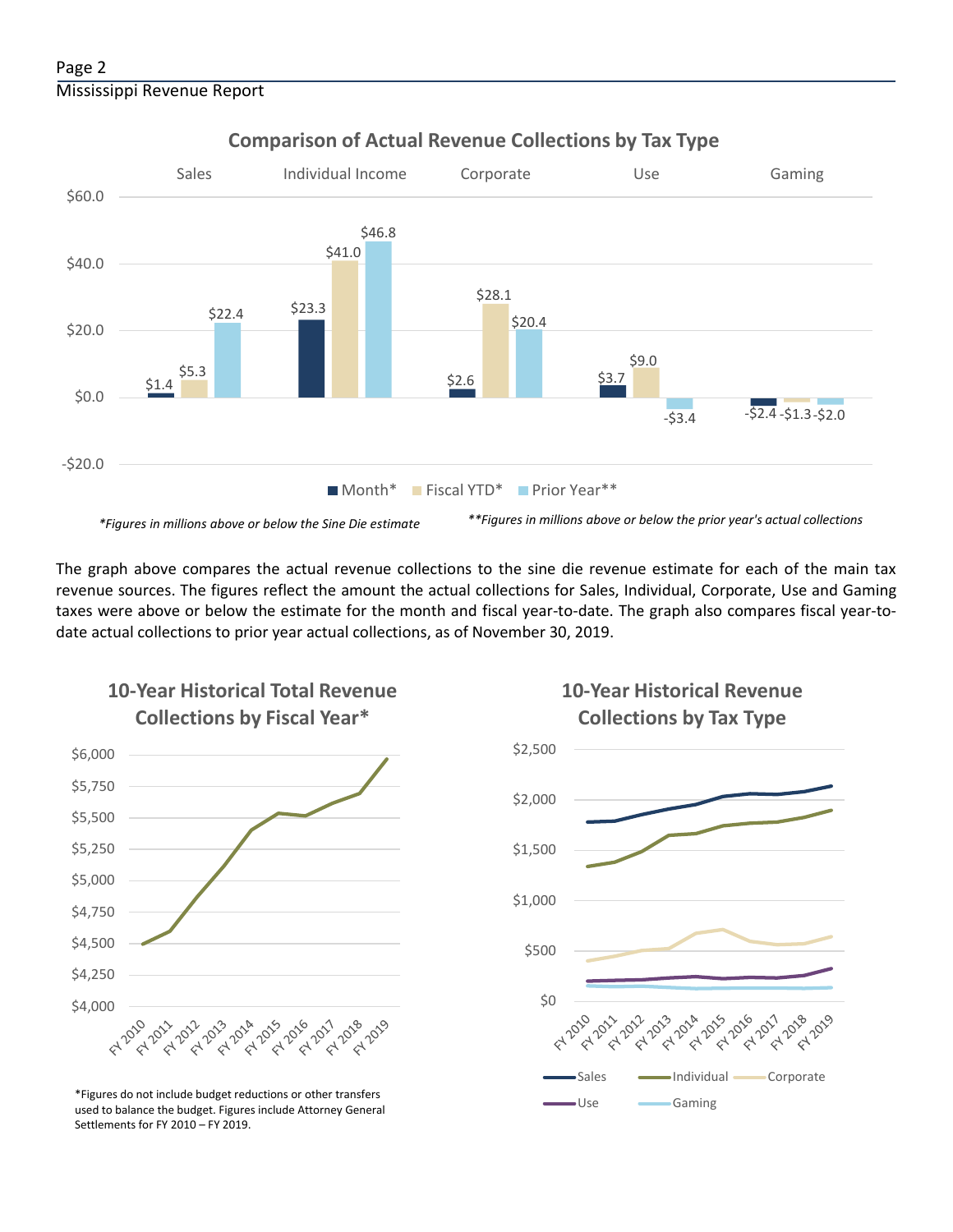### Page 3

Mississippi Revenue Report

Below is a chart showing FY 2020 year-to-date collections compared to prior year-to-date collections.

|                                      |                         |                         | <b>Over/(Under) Prior Year</b> |           |  |
|--------------------------------------|-------------------------|-------------------------|--------------------------------|-----------|--|
| <b>Source of Revenue Collections</b> | FY 2019 July - November | FY 2020 July - November | Amount (\$)                    | % Change  |  |
| Sales Tax                            | \$767,631,933           | \$790,062,070           | \$22,430,137                   | 2.92%     |  |
| Individual Income Tax                | 781,335,085             | 828,172,447             | 46,837,362                     | 5.99%     |  |
| Corporate Income Tax                 | 104,319,497             | 124,742,701             | 20,423,204                     | 19.58%    |  |
| Use Tax                              | 120,649,183             | 117,223,558             | (3,425,625)                    | $-2.84%$  |  |
| <b>Insurance Premium Tax</b>         | 104,625,072             | 116,777,067             | 12,151,995                     | 11.61%    |  |
| Tobacco, ABC & Beer                  | 104,353,437             | 103,016,652             | (1,336,785)                    | $-1.28%$  |  |
| Oil & Gas Severance                  | 16,701,429              | 12,117,522              | (4,583,907)                    | $-27.45%$ |  |
| <b>Gaming Tax</b>                    | 55,673,111              | 53,675,431              | (1,997,680)                    | $-3.59%$  |  |
| Other Dept. of Revenue               | 19,460,012              | 21,098,752              | 1,638,740                      | 8.42%     |  |
| Other Than Dept. of Revenue          | 62,134,498              | 66,979,244              | 4,844,746                      | 7.80%     |  |
| Sub-Total                            | 2,136,883,257           | 2,233,865,444           | 96,982,187                     | 4.54%     |  |
| All Other Transfers/Collections      | $\mathbf{0}$            | 37,666,438              | 37,666,438                     | 100.00%   |  |
| <b>Total</b>                         | \$2,136,883,257         | \$2,271,531,882         | \$134,648,625                  | 6.30%     |  |





## **Economic Statistics**:  **Economic Statistics**:

## Unemployment Rate Unemployment Rate Latest Change Frequency Date Latest Change Frequency Date Mississippi 5.5% 0.1 Monthly Oct-19 103,981 2.3% Quarterly 2019:Q2 United States 19,021,900 2.0% Quarterly 2019:Q2 Latest 1,171.2 0.0% Monthly Oct-19 Total Private **928.9** 0.1% Monthly Oct-19 United States 3.6% 0.1 Monthly Oct-19 GDP (millions) Latest Change\* Frequency Date Mississippi Mississippi Employment (thousands) Change Frequency Date Total Nonfarm

\*annualized quarterly growth

#### \*Figures in millions.

November FY 2020 General Fund collections were \$12,012,512 or 2.86% above November FY 2019 actual collections. Sales tax collections for the month of November were above the prior year by \$4.0M. Individual income tax collections for the month of November were above the prior year by \$13.3M. Corporate income tax collections for the month of November were below the prior year by \$2.7M.

For a more detailed listing of revenue collections for the State of Mississippi, please see the attached MS Department of Finance and Administration's monthly Revenue Report.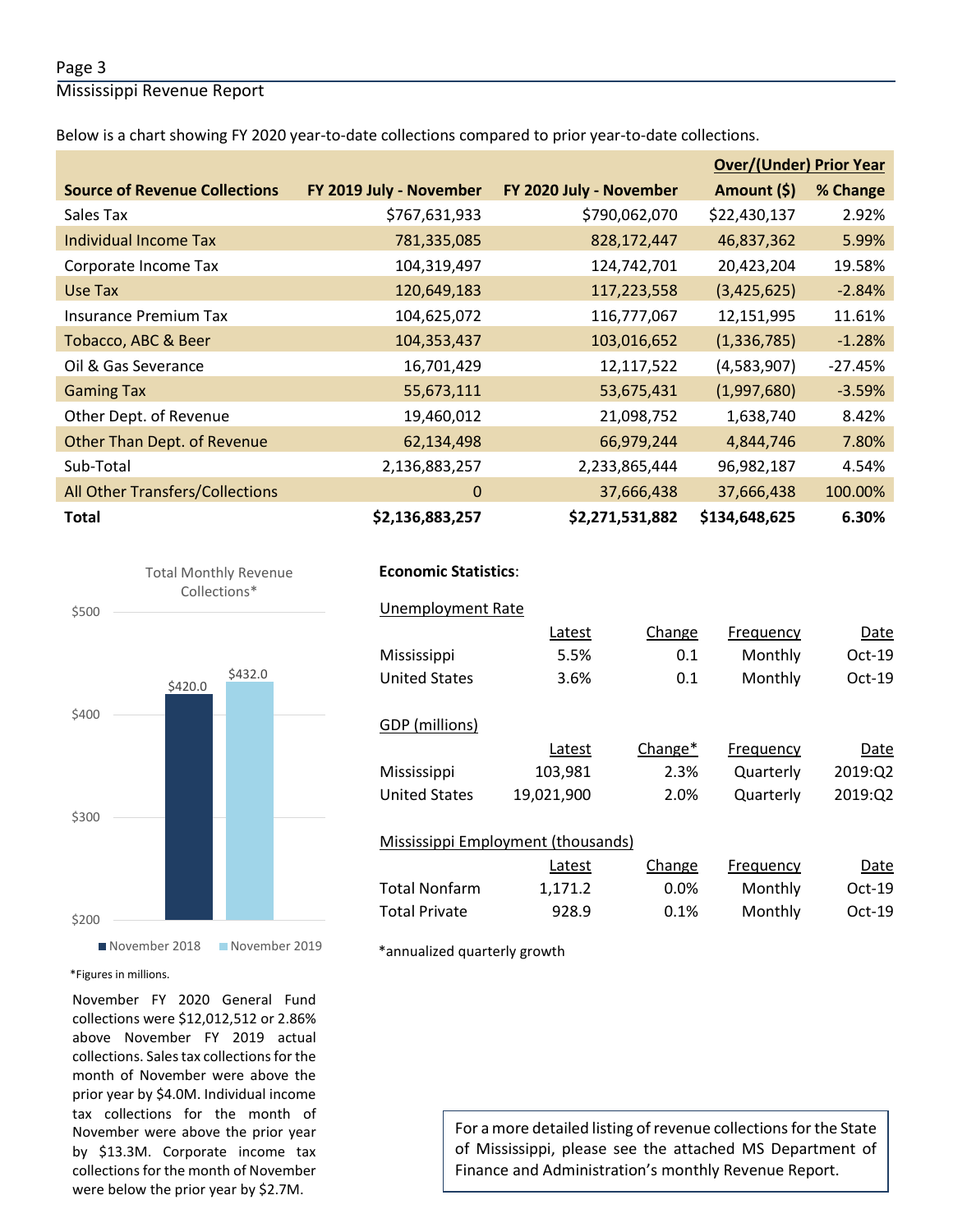## Mississippi Department of Finance and Administration Revenue Report

*As of November 30, 2019*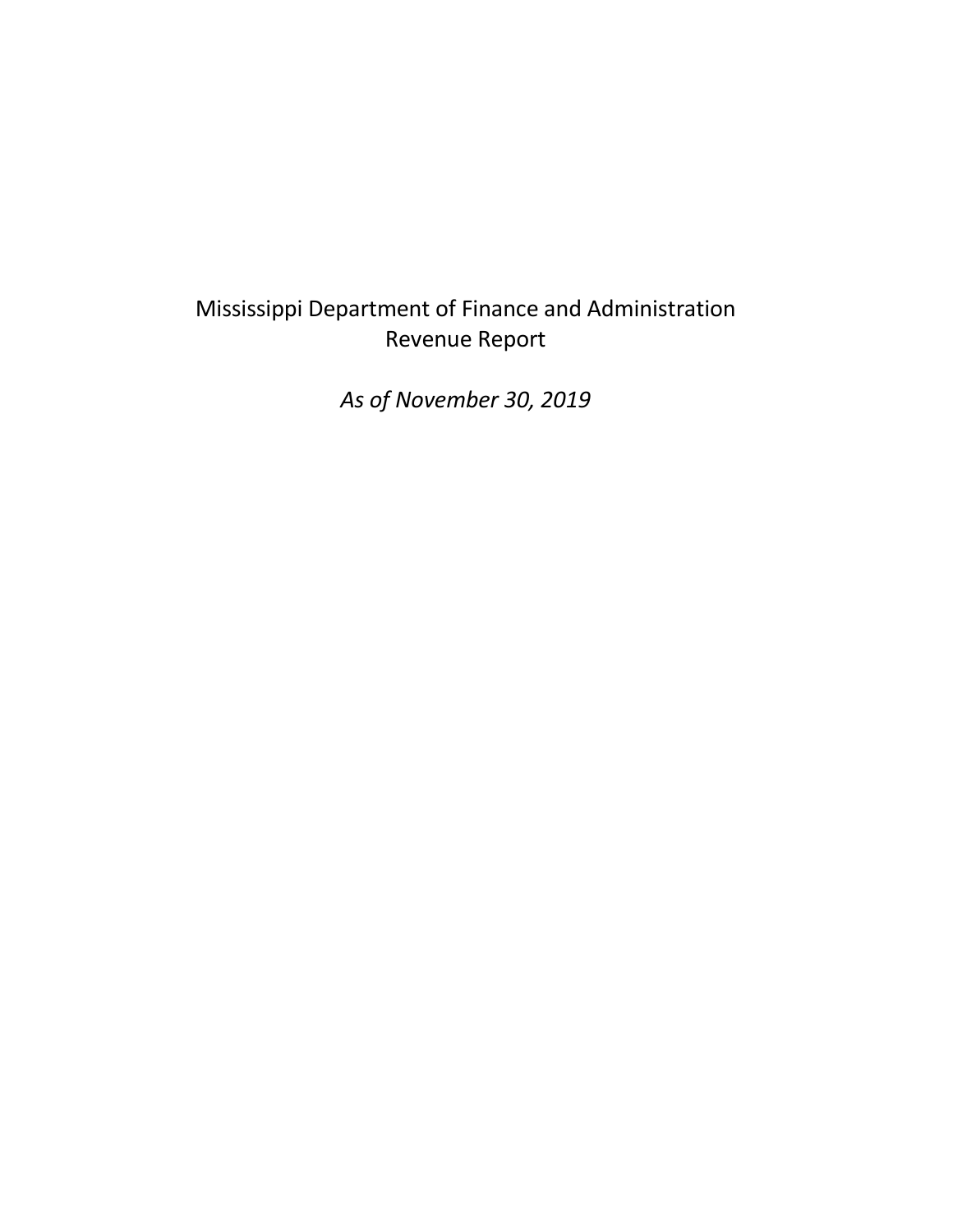#### **GENERAL FUND REVENUE FY 2020 - THROUGH 11-30-19**

Page 1

#### **FISCAL YEAR 2020**

|                                          |    |                    |                    | <b>STATE OF MISSISSIPPI</b> |                  |                    |                         |                |
|------------------------------------------|----|--------------------|--------------------|-----------------------------|------------------|--------------------|-------------------------|----------------|
| <b>ACTUAL</b><br><b>ACTUAL</b>           |    |                    |                    |                             |                  |                    | OVER OR UNDER           |                |
|                                          |    | <b>ACTUAL</b>      | <b>COLLECTIONS</b> | <b>ESTIMATE</b>             | <b>ESTIMATE</b>  | <b>COLLECTIONS</b> | <b>ESTIMATE TO DATE</b> |                |
|                                          |    | <b>COLLECTIONS</b> | $07 - 01 - 18$     | <b>FISCAL YEAR</b>          | $07 - 01 - 19$   | $07 - 01 - 19$     |                         |                |
| <b>SOURCE</b>                            |    | FY 2019            | $11 - 30 - 18$     | 2020                        | $11 - 30 - 19$   | $11 - 30 - 19$     | <b>AMOUNT</b>           | <b>PERCENT</b> |
| DEPT. OF REVENUE COLLECTIONS:            |    |                    |                    |                             |                  |                    |                         |                |
| <b>SALES TAX (NET)</b>                   | \$ | 2,138,037,754 \$   | 767,631,933 \$     | 2,188,600,000 \$            | 784,770,000 \$   | 790,062,070 \$     | 5,292,070               | 0.67%          |
| INDIVIDUAL INCOME TAX                    |    | 1,898,059,305      | 781,335,085        | 1,900,000,000               | 787,200,000      | 828,172,447        | 40,972,447              | 5.20%          |
| <b>CORPORATE INCOME TAX</b>              |    | 643, 653, 771      | 104,319,497        | 555,200,000                 | 96,600,000       | 124,742,701        | 28,142,701              | 29.13%         |
| <b>USE TAX</b>                           |    | 326,412,860        | 120,649,183        | 292,200,000                 | 108,180,000      | 117,223,558        | 9,043,558               | 8.36%          |
| <b>INSURANCE PREMIUM TAX</b>             |    | 311,914,397        | 104,625,072        | 302,300,000                 | 106,460,000      | 116,777,067        | 10,317,067              | 9.69%          |
| <b>TOBACCO TAX</b>                       |    | 138,456,827        | 60,188,488         | 140,900,000                 | 60,980,000       | 57,032,749         | (3,947,251)             | $-6.47%$       |
| <b>ABC DIVISION</b>                      |    | 81,306,986         | 31,741,993         | 81,000,000                  | 31,869,000       | 33,746,717         | 1,877,717               | 5.89%          |
| BEER AND WINE TAX                        |    | 27,933,327         | 12,422,956         | 29,600,000                  | 13,092,000       | 12,237,186         | (854, 814)              | $-6.53%$       |
| OIL SEVERANCE TAX                        |    | 31,592,541         | 15,253,871         | 32,300,000                  | 13,460,000       | 11,240,890         | (2,219,110)             | $-16.49%$      |
| NATURAL GAS SEVERANCE TAX                |    | 3,296,326          | 1,447,558          | 3,800,000                   | 1,585,000        | 876,632            | (708, 368)              | $-44.69%$      |
| <b>ESTATE TAX</b>                        |    | $\Omega$           | $\Omega$           | $\Omega$                    | $\theta$         | $\theta$           | $\mathbf{0}$            | $0.00\%$       |
| <b>AUTO TAG FEES</b>                     |    | 13,229,492         | 5,245,455          | 10,300,000                  | 4,094,000        | 6,336,052          | 2,242,052               | 54.76%         |
| <b>INSTALLMENT LOAN TAX</b>              |    | 11,575,373         | 6,105,670          | 11,000,000                  | 5,713,000        | 6,321,530          | 608,530                 | 10.65%         |
| PAYMENT IN LIEU OF TAX                   |    | 1,200,000          | $\overline{0}$     | 1,200,000                   | $\mathbf{0}$     | $\theta$           | $\mathbf{0}$            | $0.00\%$       |
| <b>MISCELLANEOUS</b>                     |    | 10,839,381         | 8,108,888          | 11,400,000                  | 8,502,000        | 8,441,168          | (60, 832)               | $-0.72%$       |
| <b>GAMING FEES &amp; TAXES</b>           |    | 136,631,531        | 55,673,111         | 134,500,000                 | 55,000,000       | 53,675,431         | (1,324,569)             | $-2.41%$       |
| TOTAL DEPT. OF REVENUE:                  |    | 5,774,139,870      | 2,074,748,760      | 5,694,300,000               | 2,077,505,000    | 2,166,886,200      | 89,381,200              | 4.30%          |
| OTHER THAN DEPT. OF REVENUE COLLECTIONS: |    |                    |                    |                             |                  |                    |                         |                |
| <b>INTEREST ON INVESTMENTS</b>           |    | 22,440,578         | 7,604,978          | 16,000,000                  | 5,503,465        | 12,332,352         | 6,828,887               | 124.08%        |
| <b>HIGHWAY SAFETY PATROL</b>             |    | 18,182,159         | 7,508,783          | 18,700,000                  | 7,698,814        | 7,931,001          | 232,187                 | 3.02%          |
| <b>INSURANCE TAX</b>                     |    | 27,538,432         | 11,208,351         | 28,900,000                  | 11,998,128       | 13,604,289         | 1,606,161               | 13.39%         |
| LICENSES, FEES, PERMITS                  |    | 54,588,010         | 14,644,983         | 47,300,000                  | 11,951,937       | 15,077,505         | 3,125,568               | 26.15%         |
| <b>CRIME TAX/ASSESSMENT</b>              |    | 42,997,144         | 17,151,653         | 43,500,000                  | 17,224,806       | 14,869,432         | (2,355,374)             | $-13.67%$      |
| <b>MISCELLANEOUS</b>                     |    | 3,008,218          | 1,032,703          | 2,400,000                   | 771,151          | 802,027            | 30,876                  | 4.00%          |
| <b>GAMING FEES &amp; TAXES</b>           |    | 6,660,155          | 2,983,047          | 7,300,000                   | 3,382,611        | 2,362,638          | (1,019,973)             | $-30.15%$      |
| <b>TOTAL OTHER THAN DOR:</b>             |    | 175,414,696        | 62,134,498         | 164,100,000                 | 58,530,912       | 66,979,244         | 8,448,332               | 14.43%         |
| <b>TOTAL GF - (Sine Die) COLLECTIONS</b> |    | 5,949,554,566      | 2,136,883,257      | 5,858,400,000               | 2,136,035,912    | 2,233,865,445      | 97,829,533              | 4.58%          |
| SETTLEMENTS/OTHER                        |    | 18,238,361         | $\Omega$           | $\theta$                    | $\theta$         | 36,481,061         | 36,481,061              | 100.00%        |
| <b>WCSR TRANSFER IN</b>                  |    |                    |                    |                             |                  | $\theta$           | $\mathbf{0}$            | $0.00\%$       |
| OTHER NON BUDGET TRANSFER IN             |    |                    |                    |                             |                  | 1,185,377          | 1,185,377               | 100.00%        |
| TRANSFER IN (BUD RED)                    |    |                    |                    | $\Omega$                    |                  | $\theta$           | $\mathbf{0}$            | $0.00\%$       |
| OTHER BUDGETED GF COLLECTIONS            |    |                    |                    |                             |                  |                    | $\Omega$                | $0.00\%$       |
| TOTAL GENERAL FUND:                      | S. | 5,967,792,927 \$   | 2,136,883,257 \$   | 5,858,400,000 \$            | 2,136,035,912 \$ | 2,271,531,882 \$   | 135,495,970             | 6.34%          |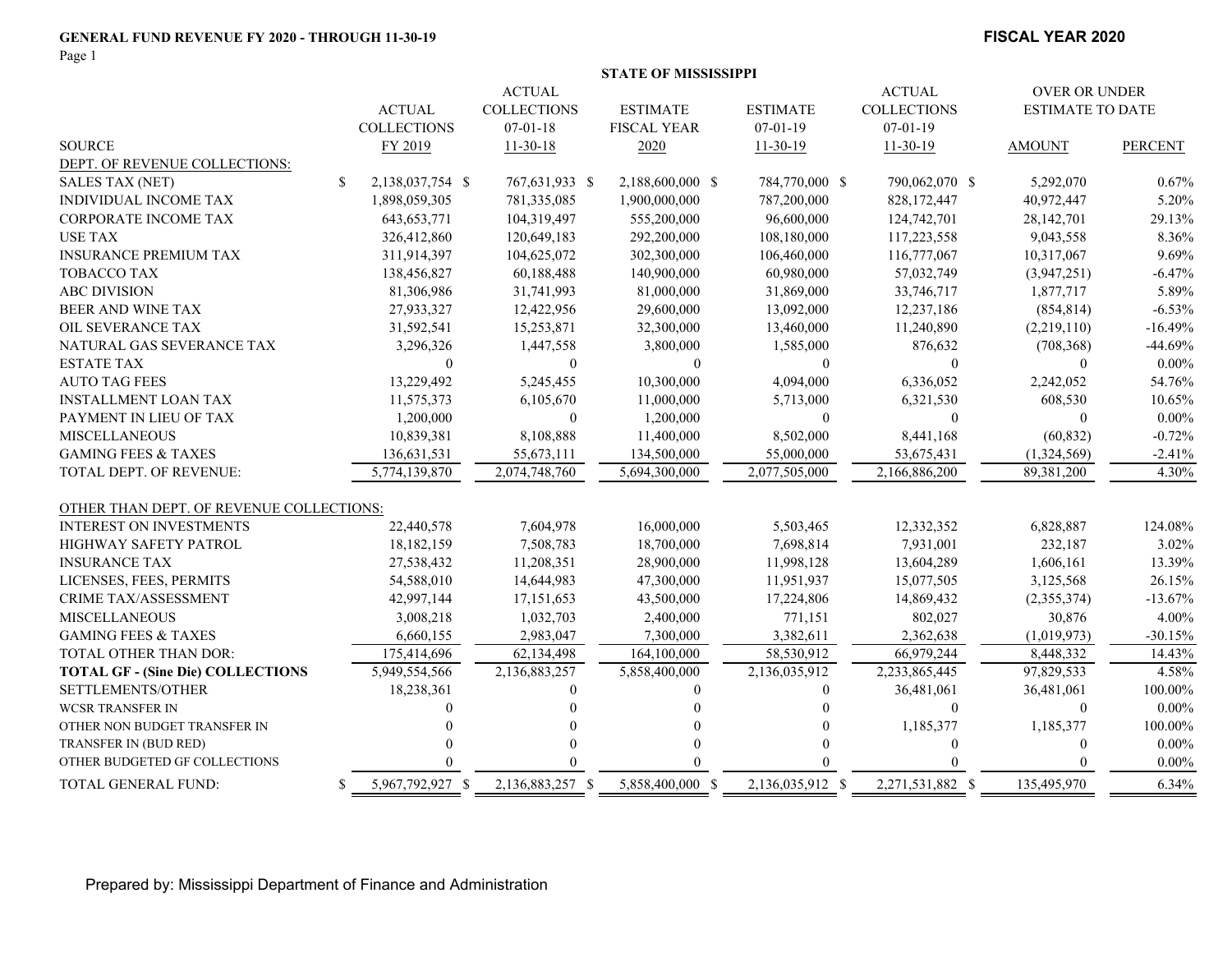#### **GENERAL FUND REVENUE FY 2020 - THROUGH 11-30-19 COMPARISON TO PRIOR YEAR COLLECTIONS** Page 2

|                                          |                      |                  | $07 - 01 - 18$   | $07-01-19$       |                          | <b>INCREASE OR DECREASE</b> |
|------------------------------------------|----------------------|------------------|------------------|------------------|--------------------------|-----------------------------|
|                                          | November             | November         | <b>TO</b>        | <b>TO</b>        | OVER OR UNDER PRIOR YEAR |                             |
| <b>SOURCE</b>                            | 2018                 | 2019             | $11-30-18$       | $11-30-19$       | <b>AMOUNT</b>            | <b>PERCENT</b>              |
| DEPT. OF REVENUE COLLECTIONS:            |                      |                  |                  |                  |                          |                             |
| <b>SALES TAX (NET)</b>                   | \$<br>176,561,953 \$ | 180,579,307 \$   | 767,631,933 \$   | 790,062,070 \$   | 22,430,138               | 2.92%                       |
| <b>INDIVIDUAL INCOME TAX</b>             | 158,692,808          | 171,998,238      | 781,335,085      | 828,172,447      | 46,837,362               | 5.99%                       |
| <b>CORPORATE INCOME TAX</b>              | 9,515,675            | 6,857,977        | 104,319,497      | 124,742,701      | 20,423,204               | 19.58%                      |
| <b>USE TAX</b>                           | 25,432,650           | 26,438,940       | 120,649,183      | 117,223,558      | (3,425,624)              | $-2.84%$                    |
| <b>INSURANCE PREMIUM TAX</b>             | 1,124,434            | 2,493,500        | 104,625,072      | 116,777,067      | 12,151,995               | 11.61%                      |
| <b>TOBACCO TAX</b>                       | 12,563,614           | 10,860,870       | 60,188,488       | 57,032,749       | (3,155,739)              | $-5.24%$                    |
| <b>ABC DIVISION</b>                      | 7,107,737            | 7,570,922        | 31,741,993       | 33,746,717       | 2,004,725                | 6.32%                       |
| BEER AND WINE TAX                        | 2,374,993            | 2,354,773        | 12,422,956       | 12,237,186       | (185,770)                | $-1.50%$                    |
| OIL SEVERANCE TAX                        | 3,160,015            | 2,352,597        | 15,253,871       | 11,240,890       | (4,012,981)              | $-26.31%$                   |
| NATURAL GAS SEVERANCE TAX                | 265,781              | 110,826          | 1,447,558        | 876,632          | (570, 926)               | $-39.44%$                   |
| <b>ESTATE TAX</b>                        | $\bf{0}$             | $\boldsymbol{0}$ | $\boldsymbol{0}$ | $\boldsymbol{0}$ | $\theta$                 | $0.00\%$                    |
| <b>AUTO TAG FEES</b>                     | 908,264              | 1,157,822        | 5,245,455        | 6,336,052        | 1,090,596                | 20.79%                      |
| <b>INSTALLMENT LOAN TAX</b>              | 126,920              | 148,339          | 6,105,670        | 6,321,530        | 215,860                  | 3.54%                       |
| PAYMENT IN LIEU OF TAX                   | $\mathbf{0}$         | $\boldsymbol{0}$ | $\boldsymbol{0}$ | $\boldsymbol{0}$ | $\theta$                 | $0.00\%$                    |
| <b>MISCELLANEOUS</b>                     | 278,258              | 289,662          | 8,108,888        | 8,441,168        | 332,280                  | 4.10%                       |
| <b>GAMING FEES &amp; TAXES</b>           | 10,476,002           | 7,408,874        | 55,673,111       | 53,675,431       | (1,997,680)              | $-3.59%$                    |
| <b>TOTAL DEPT. OF REVENUE:</b>           | 408,589,105          | 420,622,649      | 2,074,748,760    | 2,166,886,200    | 92,137,440               | 4.44%                       |
| OTHER THAN DEPT. OF REVENUE COLLECTIONS: |                      |                  |                  |                  |                          |                             |
| <b>INTEREST ON INVESTMENTS</b>           | 2,109,310            | 2,842,779        | 7,604,978        | 12,332,352       | 4,727,374                | 62.16%                      |
| HIGHWAY SAFETY PATROL                    | 1,429,610            | 1,499,107        | 7,508,783        | 7,931,001        | 422,218                  | 5.62%                       |
| <b>INSURANCE TAX</b>                     | 1,718,777            | 1,957,669        | 11,208,351       | 13,604,289       | 2,395,939                | 21.38%                      |
| LICENSES, FEES, PERMITS                  | 2,483,402            | 2,335,853        | 14,644,983       | 15,077,505       | 432,522                  | 2.95%                       |
| <b>CRIME TAX/ASSESSMENT</b>              | 3,264,023            | 2,477,893        | 17,151,653       | 14,869,432       | (2,282,221)              | $-13.31%$                   |
| <b>MISCELLANEOUS</b>                     | 228,124              | 195,971          | 1,032,703        | 802,027          | (230,676)                | $-22.34%$                   |
| <b>GAMING FEES &amp; TAXES</b>           | 137.103              | 40,045           | 2.983,047        | 2.362.638        | (620, 409)               | $-20.80%$                   |
| TOTAL OTHER THAN:                        | 11,370,348           | 11,349,317       | 62,134,498       | 66,979,244       | 4,844,747                | 7.80%                       |
| <b>TOTAL GF - (Sine Die) COLLECTIONS</b> | 419,959,453          | 431,971,965      | 2,136,883,257    | 2,233,865,445    | 96,982,187               | 4.54%                       |
| SETTLEMENTS/OTHER                        |                      | $\theta$         | 0                | 36,481,061       | 36,481,061               | 100.00%                     |
| <b>WCSR TRANSFER IN</b>                  |                      | $\Omega$         | $\Omega$         | $\theta$         | $\Omega$                 | $0.00\%$                    |
| OTHER NON BUDGET TRANSFER IN             |                      | 0                | $\theta$         | 1,185,377        | 1,185,377                | 100.00%                     |
| TRANSFER IN (BUD RED)                    |                      | 0                | $\theta$         | 0                | $\theta$                 | $0.00\%$                    |
| OTHER BUDGETED GF COLLECTIONS            |                      | $\Omega$         | $\Omega$         | $\Omega$         | $\theta$                 | $0.00\%$                    |
| TOTAL GENERAL FUND:                      | 419,959,453 \$<br>\$ | 431,971,965 \$   | 2,136,883,257 \$ | 2,271,531,882 \$ | 134,648,625              | 6.30%                       |